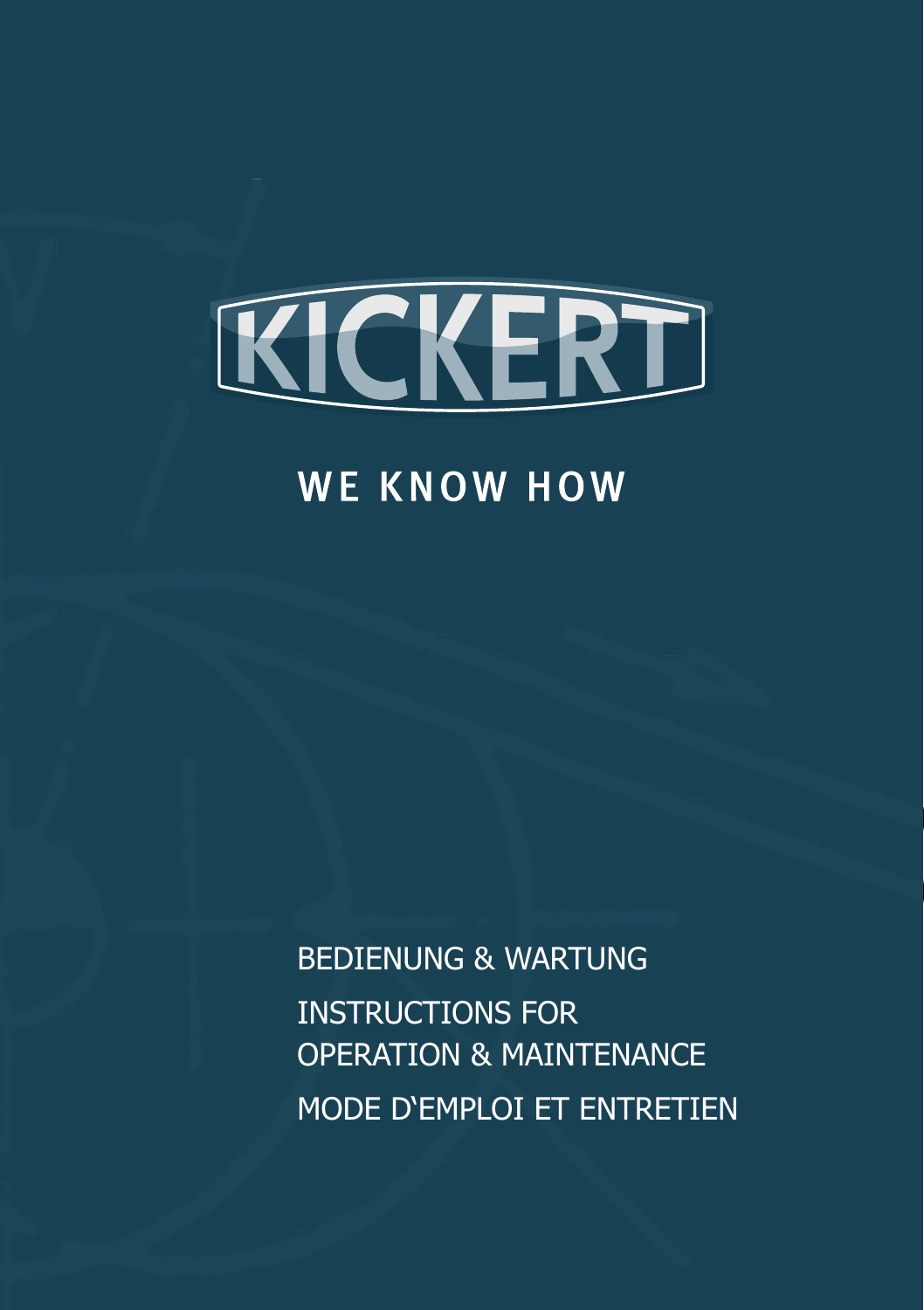

SEHEN SIE SICH UNSEREN IMAGEFILM AN WATCH OUR CORPORATE VIDEO REGARDEZ NOTRE VIDÉO CORPORATIVE

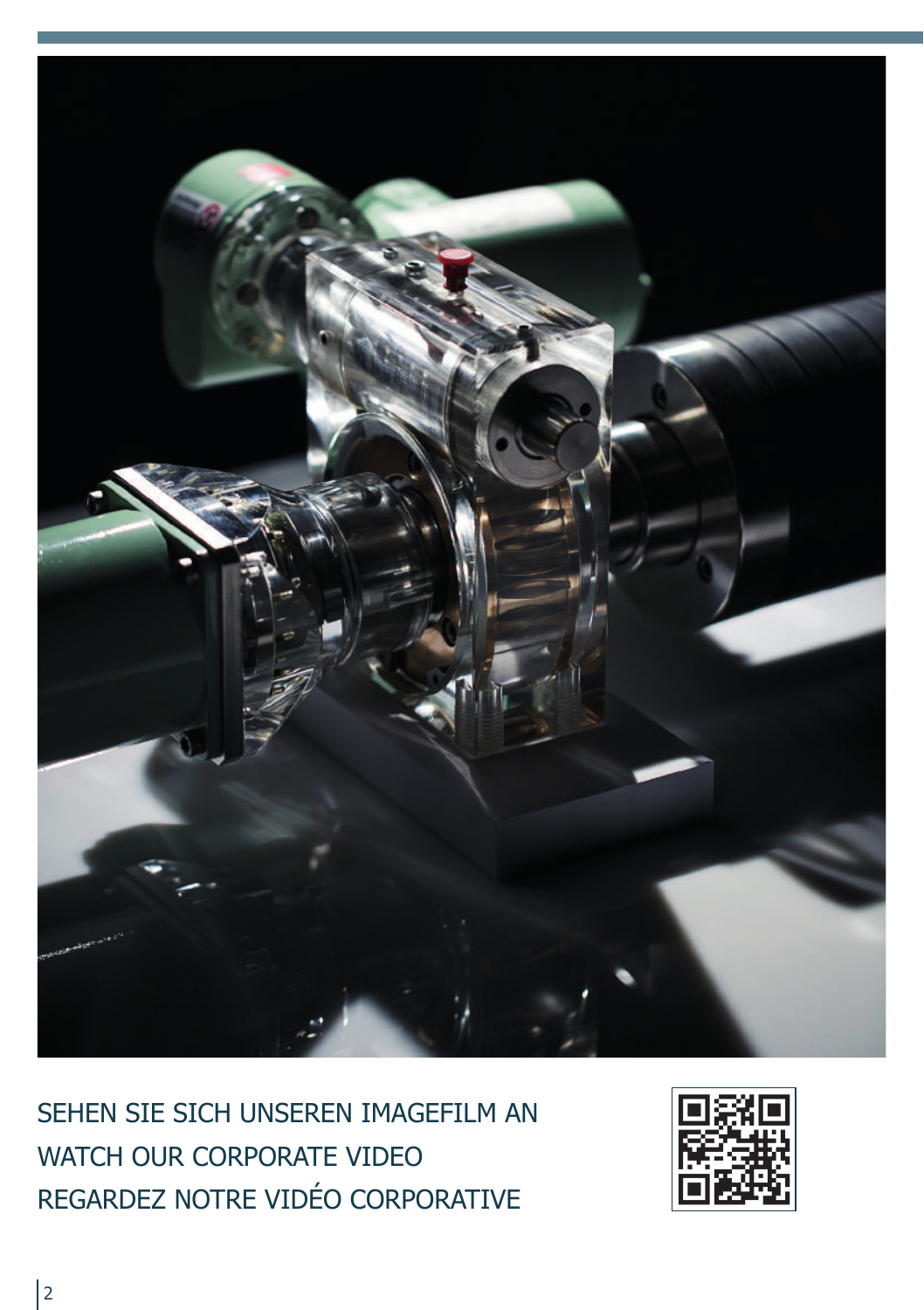### **INHALT**

### Seite 04/05

Anordnung und Einbau // Installation // Montage Umschlingungswinkel // Wrapping Angle // Angle d'enveloppement Einstellung und Regulierung // Setting // Réglage

### Seite 06/07

Einstellung bei schlaffen Bahnkanten // Removal of slack edges // Réglage en présence de bords flottants Einstellung bei schlaffer Bahnmitte // Setting of slack centres // Réglage en présence de centre de bande moins tendu Ausführung der Haltelager und Verschwenkung der Konvexe // Mounting brackets and adiustment of the roller // Exécutions des paliers et orientation de la courbure

### Seite 08/09

Walze mit fixer Bogenhöhe und Schwenkgetriebe-Lager // Roll with fixed bow and gearbox // Rouleau déplisseur à courbure fixe et à orientation modifiable Walze mit verstellbarer Bogenhöhe - Typ Vario - // Roll with Variable curvature adjustable bow // Rouleau à courbure variable et à orientation modifiable Type Vario

### Seite 10/11/12

Walze mit hydraulisch verstellbarer Bogenhöhe // Roller with hydraulic adjustable curve height // Rouleau avec hauteur rayon de courbure réglable hydrauliquement

### Seite 13

Wartung der Walzen // Maintenance of the roll // Entretien des rouleaux

### Seite 14/15

Wartung des Schwenkgetriebes // Maintenance of the swivel worm gear // Entretien des paliers orientables Reinigung der Walzen // Cleaning the roll // Nettoyage des rouleaux Transport der Walzen // Instructions for the transport // Transport des rouleaux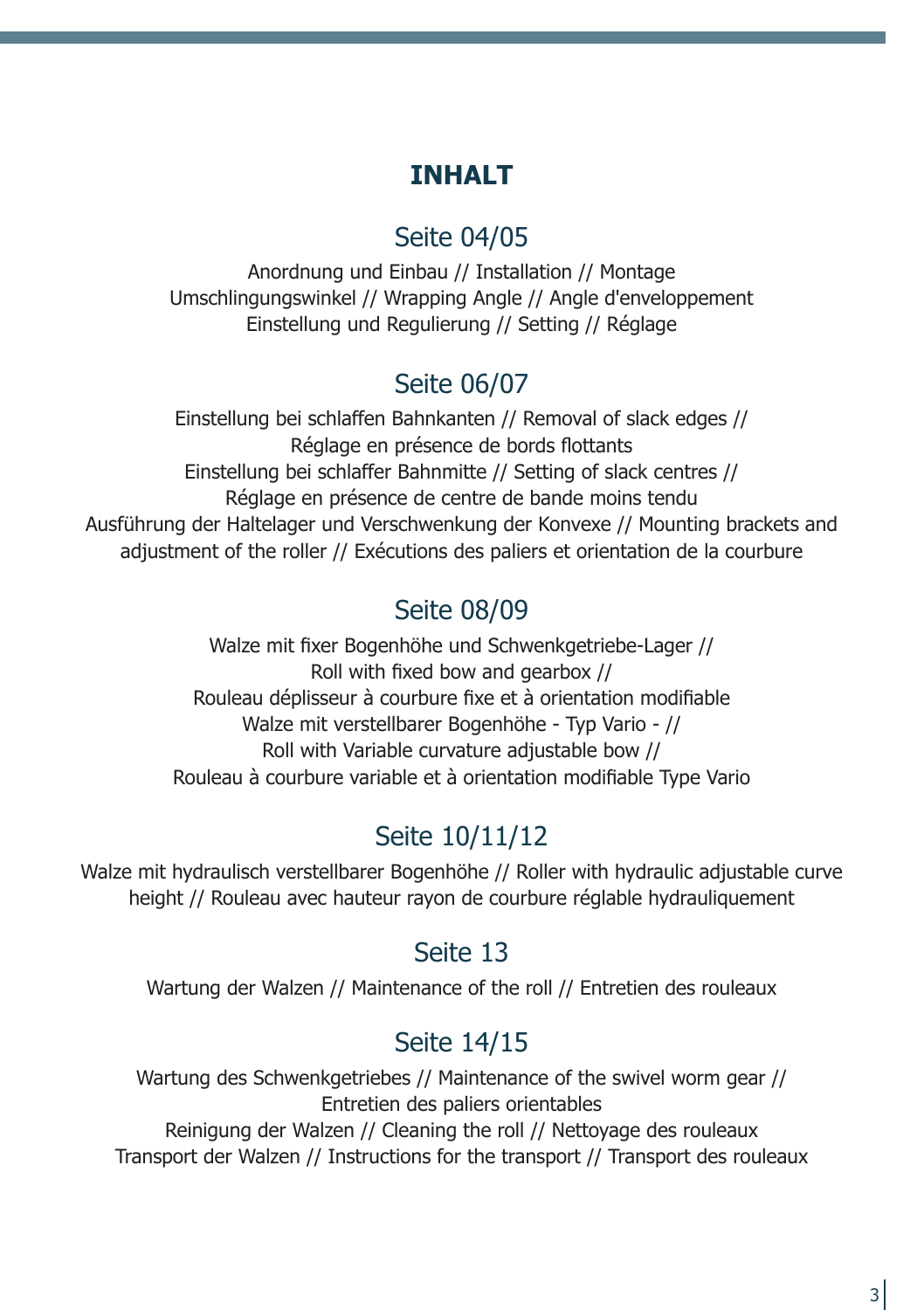

#### **ANORDNUNG UND EINBAU**

Zur optimalen Wirkung erfolgt der Einbau der Breitstreckwalze gem. Abb. 1 (Fig. 1). Lange Einlaufstrecke -A-Kurze Auslaufstrecke -E-Der Wareneinlauf soll stets von der konkaven Seite erfolgen.

**Richtmaß A:** 2 x Ablaufstrecke -E-**Richtmaß E:** ca. 2,5 x Durchmesser der Breitstreckwalze.

Beim Einbau ist zu beachten, dass die Walzen rechtwinklig in beiden Ebenen zur Warenbahn ausgerichtet sind. Siehe Abb. 1 (Fig. 2)

#### **INSTALLATION**

Optimum effect will be achieved by mounting the spreader roll as shown in Diagram 1 (Fig. 1). Long entry distance -A-Short output distance -E-The material web should always pass over the concave side of the bowed roller. Dimension 'A' should always be twice the exit span 'E' Dimension 'E' should be approximately two and a half times the diameter of the bowed roller.

**Note:** When installing the bowed roller please ensure that it is aligned both vertically and horizontally onto the material web. As shown in diagram 1 (Fig 2)

#### **MONTAGE**

Dans le but d'obtenir l'effet maximum, les points suivants doivent être respecés pour le montage du rouleau déplisseur. (Voir dessin 1 Fig. 1) Brin d'entrée A: long Brin de sortie E: court L'entrée de la bande doit se fraire côté concave.

#### **Consigne pour E:** env. 2,5 fois le diamètre du rouleau déplisseur **Consigne pour A:**

2 fois E

Le montage doit être effectué sous un angle de 90° par rapport au sens de défilement de la bande. (Voir dessin 1 Fig. 2)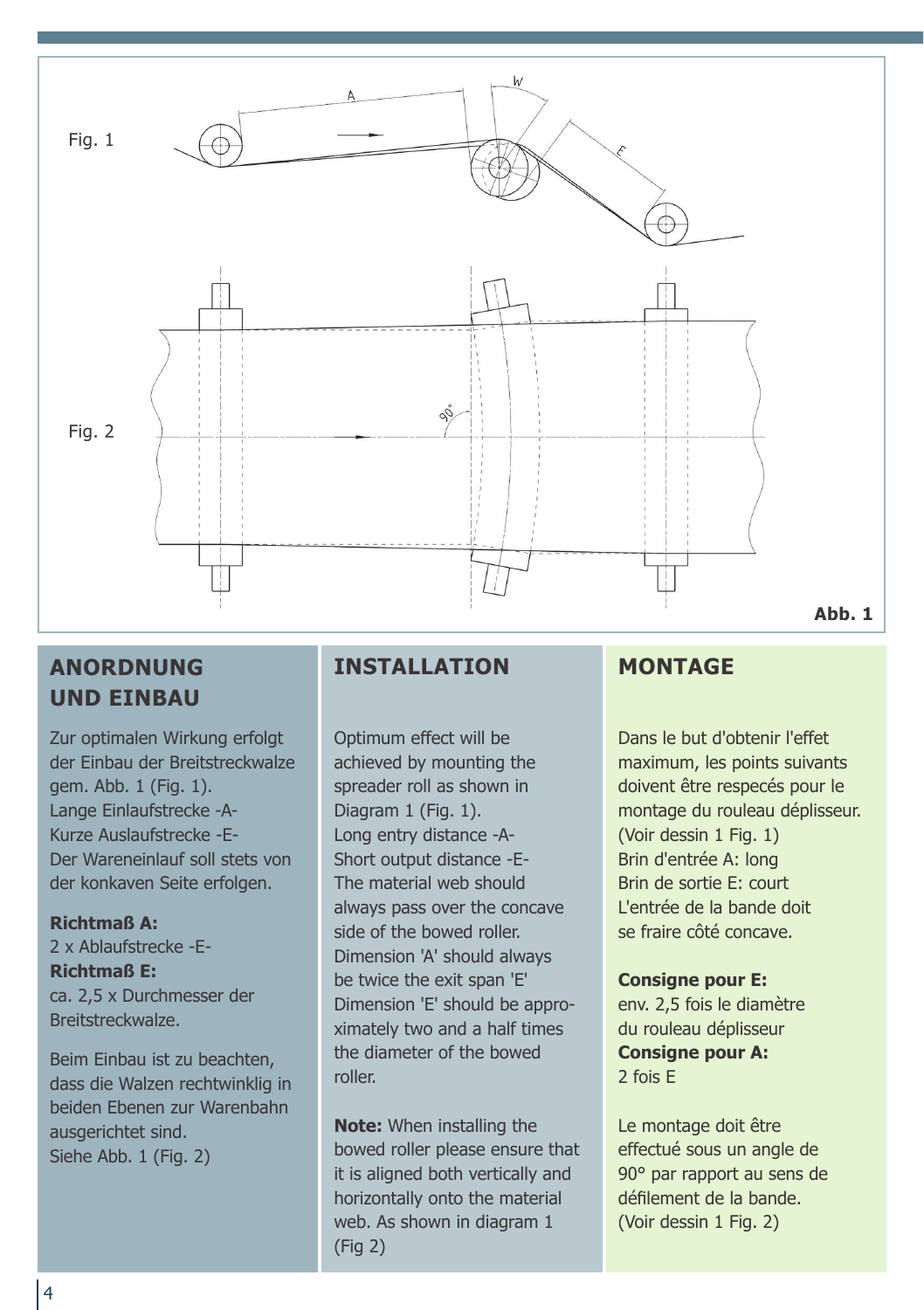#### **UMSCHLINGUNGS-WINKEL**

Die Bestimmung des Umschlingungswinkels -W- wird durch die verschiedenen Warenbzw. Materialbahnen bestimmt. **Optimal Anordnung bei:**

### **Papierindustrie**

| Langsiebe       | $25 - 20^{\circ}$ |
|-----------------|-------------------|
| Fabrik-Siebe    | $20 - 40^{\circ}$ |
| <b>Naßfilze</b> | 30-60°            |
| Papier/Karton   | $15 - 30^{\circ}$ |

#### **Folienindustrie**

| Folien PP und PA |                        |
|------------------|------------------------|
| 1 - 6µ           | $60 - 90$ <sup>o</sup> |
| $8 - 20\mu$      | $45 - 60^{\circ}$      |
| über 20µ         | 450                    |
| Metallfolien     | $15 - 20^{\circ}$      |

#### **Textilindustrie**

| allgem.         | $45 - 60^{\circ}$      |
|-----------------|------------------------|
| dehnbare Gewebe | $60 - 90$ <sup>o</sup> |

#### **EINSTELLUNG UND REGULIERUNG**

Zur Verhinderung von Längsfalten, schlaffen Bahnkanten, oder Bahnmitten etc.

#### **Grundeinstellung**

bei Längsfalten, wie Abb. 2 (Fig. 3). Hierbei ist der Winkel der Auflauf- und Ablaufstrecke identisch und die Spannung zwischen Bahnmitte und Bahnkante gering.

#### **WRAPPING ANGLE ANGLE**

The wrapping angle -W- is determined by the type of material being processed. **The following angles of wrap are recommended: Paperindustry** forming fabrics 25-20º

| press wires | $20 - 40^{\circ}$ |
|-------------|-------------------|
| wet felts   | $30 - 60^{\circ}$ |
| paper/board | $15 - 30^{\circ}$ |

#### **Film and Foil Industry**

| films PP and PA |                        |
|-----------------|------------------------|
| $1 - 6$ Micron  | $60 - 90$ <sup>o</sup> |
| 8 - 20 Micron   | $45 - 60^{\circ}$      |
| more than       | 450                    |
| metalised films | $15 - 200$             |

#### **Textile Industry**

general 45-60º extensible fabrics 60-90º

To eliminate creasing, slack edges or slack centre.

#### **Basic setting**

To eliminate creasing the angle of entry and exit should be identical. The tension between the centre and edge of the web should be low. Refer to diagram 2 (Fig. 3).

# **D**'**ENVELOPPEMENT**

L'angle d'enveloppement dépend des différents matériaux et épaisseurs de bande.

#### **Pour un montage optimal prévoir:**

| dans l'industrie du papier |                     |
|----------------------------|---------------------|
| Tamis long                 | $25$ à $20^{\circ}$ |
| Tamis fabrique             | $20$ à $40^{\circ}$ |
| Feutres mouillés           | 30 à 60°            |
| Papier, carton             | 15 à 30°            |

#### **dans l**'**industrie du film**

| $60$ à $90^{\circ}$ |
|---------------------|
| 45 à 60°            |
| 450                 |
| 15 à 20°            |
|                     |

#### **dans l**'**industrie textile**

| En général        | $45$ à $60^{\circ}$ |
|-------------------|---------------------|
| Tissus élastiques | 60 à 90°            |

#### **SETTING RÉGLAGE**

Dans le but d'éviter des plis longitudinaux, des bords ou centre de bandes distendus. Règlage de départ en présence de plis longitudinaux selon dessin 2 (Fig. 3) Dans ce cas l'angle d'entrée est identique à l'angle de sortie et la tension entre le centre et les bords de bande est faible.

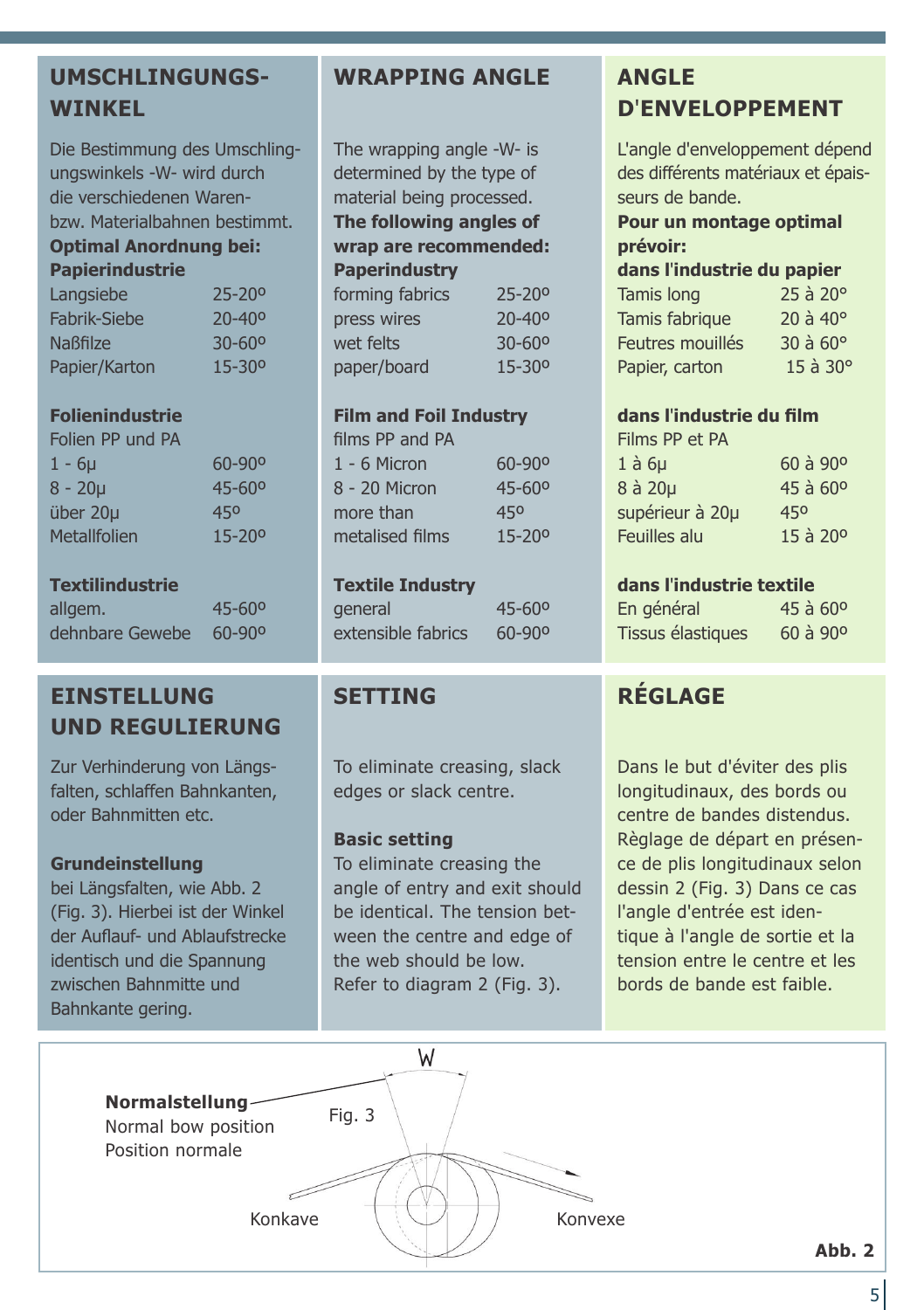### **EINSTELLUNG BEI SCHLAFFEN BAHNKANTEN**

Walze aus der Normalstellung mit der konkaven Seite in die Bahn einschwenken, bis die Längsspannung der Bahn in der gesamten Breite ausgeglichen ist. Siehe (Fig. 4)

### **REMOVAL OF SLACK EDGES**

Decrease the angle of wrap around the concave side of the roll until the longitudinal stress of the web is corrected across it's full width. See (Fig. 4)

### **RÉGLAGE EN PRÉSENCE DE BORDS FLOTTANTS**

Tourner le rouleau déplisseur dans la bande à partir de sa position normale vers le côté concave jusqu'à ce que la bande soit tendue de façon égale sur toute sa largeur. (Voir Fig. 4)

#### **EINSTELLUNG BEI SCHLAFFER BAHNMITTE**

Walze aus der Normalstellung mit der konvexen Seite in die Bahn einschwenken, bis die Längsspannung der Bahn in der gesamten Breite ausgeglichen ist. Siehe (Fig. 5)

#### **SETTING OF SLACK CENTRES**

Increase the angle of wrap around the convex side of the roll until the longitudinal stress of the web is corrected along it's full width. See (Fig. 5)

### **RÉGLAGE EN PRÉ-SENCE DE CENTRE DE BANDE MOINS TENDU**

Tourner le rouleau déplisseur dans la bande à partir de sa position normale vers le côté convexe jusqu'à ce que la bande soit tendue de façon égale sur toute sa largeur. (Voir Fig. 5)



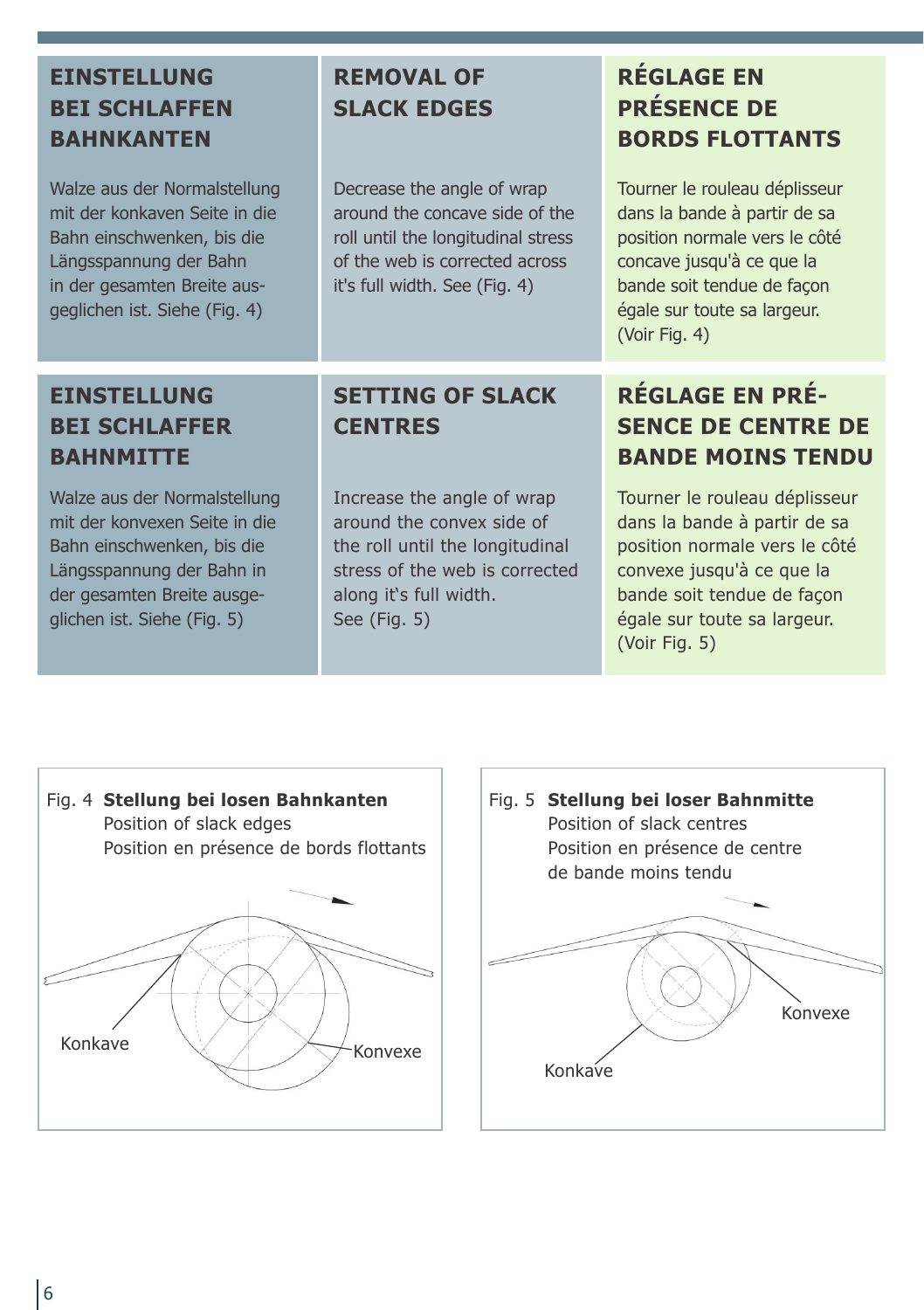### **AUSFÜHRUNG DER HALTELAGER UND VERSCHWENKUNG DER KONVEXE**

Walze mit fixer Bogenhöhe und einfachen Klemmlagern.

Klemmschrauben lösen und mit Hilfe einer Stange in der Querbohrung die Walze verstellen. Danach die Klemmschrauben wieder anziehen.

### **MOUNTING BRACKETS AND ADJUSTMENT OF THE ROLLER**

Fix bow roller with simple mounting brackets.

Loosen the mounting screws, adjust the roll by using of a bar in the cross hole. Tighten mounting screws after adjustment.

### **EXÉCUTIONS DES PALIERS ET ORIENTATION DE LA COURBURE**

Rouleau à courbure fixe et à paliers de blocage simples.

Deserrerles vis de blocage et tourner l'arbre dans la bonne position à l'aide d'une barre que vous mettez dans le trou transversal de l'arbre. Puis reserrer les vis de blocage.

#### **Klemmschrauben**

mounting screws vis de blocage



**Abb. 3**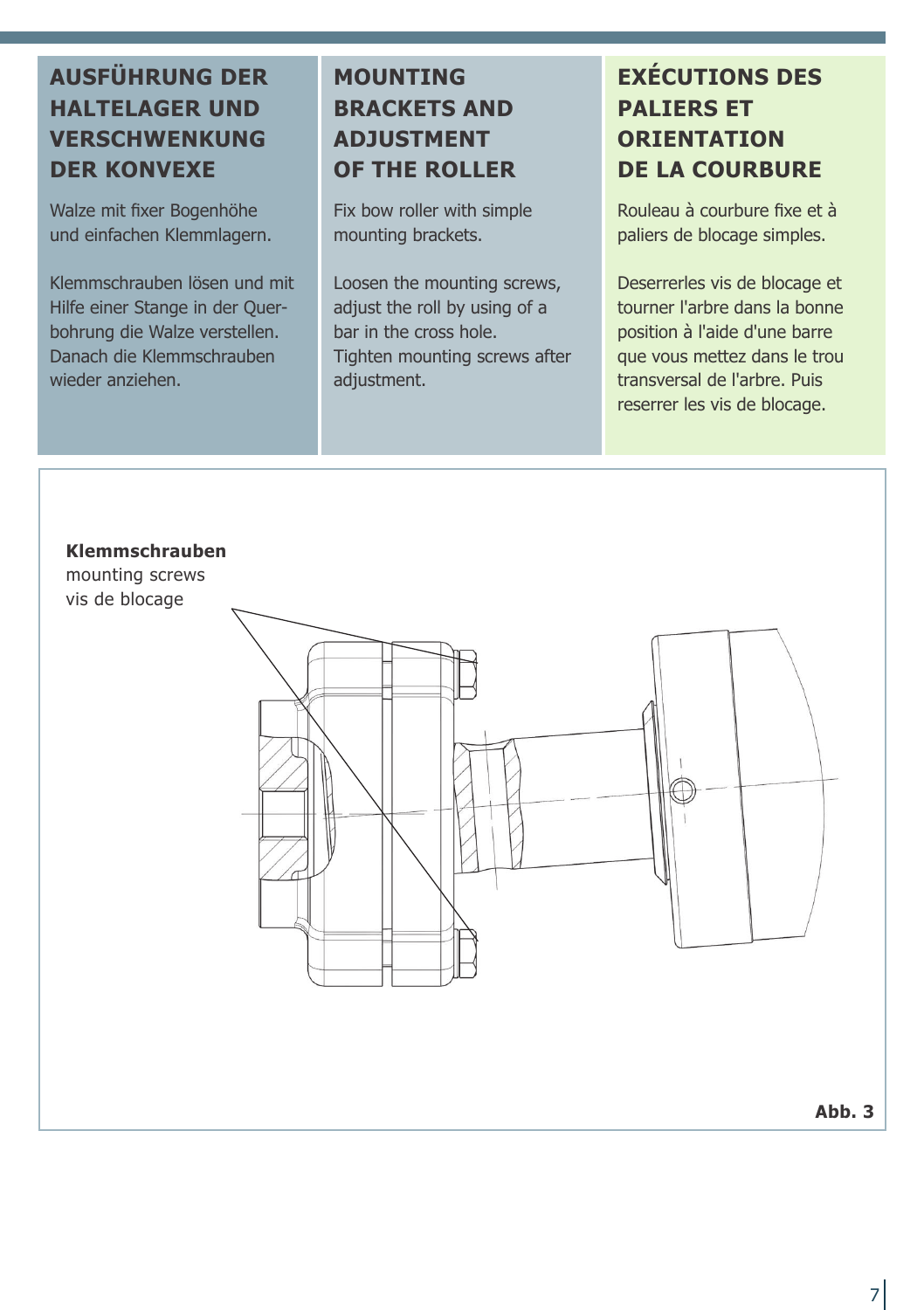### **WALZE MIT FIXER BOGENHÖHE UND SCHWENKGETRIEBE-LAGER**

Bei Verstellung der Walze: Klemmhebel auf der Schneckenwelle lösen und am Handrad oder Ratsche die Walze in Position drehen. Klemmhebel wieder anziehen.

Beim Ausrichten in der Maschine:

- 1) Klemmschrauben **B** lösen.
- 2) Fundamentschrauben zur Befestigung der Haltelager in der Maschine befestigen.
- 3) Klemmschrauben an beiden Lagern wieder anziehen.

Diese Einstellung ist einmalig und muß beim Verschwenken des Bogens nicht mehr gelöst werden.

Schmiernippel **A** Nachschmierung etwa monatlich mit normalem Lagerfett. Siehe Abb. 4

### **ROLL WITH FIX BOW AND GEARBOX**

To adjust the roller, loosen the clamping screws on the worm shaft and turn the roller with the hand wheel or ratchet spanner into its correct position. Tighten the clamping screws again.

Mounting the machine:

- 1) Loosen the clamping screws **B**.
- 2) Secure the gearbox mounting to the machine frame.
- 3) Tighten the clamping screws on both mounting brackets again.

There is no need for further adjustment.

Grease nipple **A** Grease monthly with ordinary grease. (diagram 4)

### **ROULEAU DÉPLIS-SEUR À COURBURE FIXE ET À ORIENTA-TION MODIFIABLE**

Pour modifier l'orientation du rouleau, dévisser le levier de blocage sur le palier et tourner le rouleau dans sa position à l'aide du volant à manivelle ou d'un cliquet. Puis reserrer le levier de blocage.

Seulement pour l'ajustage dans la machine

- 1) Desserer les vis de blocage **B**
- 2) Serrer les vis de fixation des paliers
- 3) Reserrer les vis de blocage

Cette procédure ne se fait qu'une fois. Il n'est plus nécessaire de dévisser ces vis pour un changement d'orientation du rouleau.

Dessin 4 : Graisseur **A** Graissage environ une fois par mois avec de la graisse de palier normale.

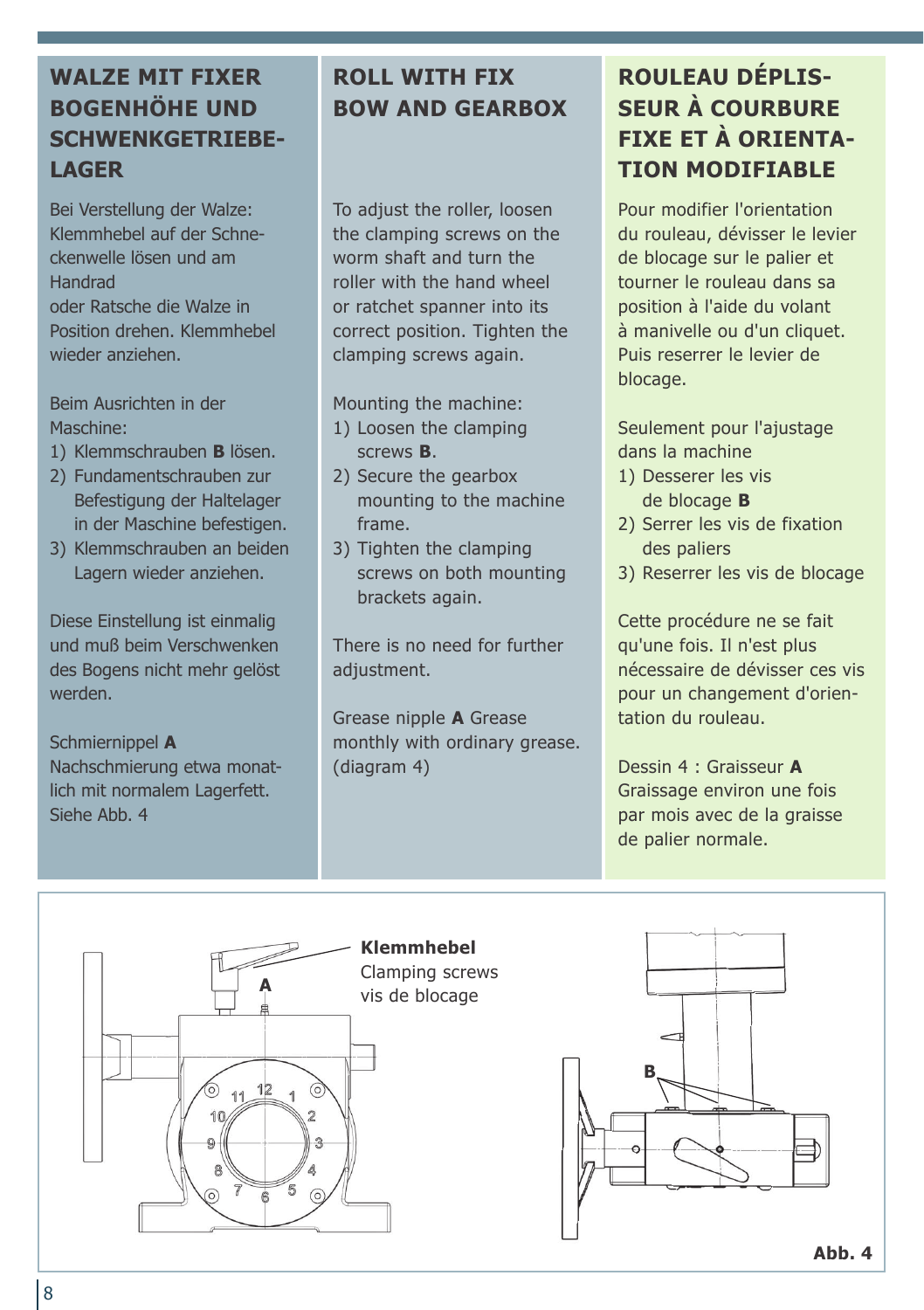#### **WALZE MIT VERSTELLBARER BOGENHÖHE - TYP VARIO -**

Verschwenkung der Bogenkonvexe, wie unter Seite 5 beschrieben.

Verstellung der BOGENHÖHE -DB-, stirnseitig am Vierkant der Achse, mittels Schlüssel oder Ratsche.

Ohne zusätzliche Konterung bleibt die eingestellte Bogenhöhe arretiert. Markierung der Stellung mittels Skala stirnseitig an der Achse.

Die Bogenhöhe der Breitstreckwalze nur im Uhrzeigersinn (rechts herum) generieren.

#### **ROLL WITH VARIABLE CURVATURE - VARIO BOW -**

Adjust the roll as described on page 5. Adjust the bow height ..DB" on the square on the face side of the axle using a wrench key or a ratchet spanner. The adjusted bow will now be held. Record the position on the scale at the front side of the axle.

Please generate the high of bow adjustment only clockwise.

### **ROULEAU À COUR-BURE VARIABLE ET Á ORIENTATION MO DIFIABLE - TVPE VARIO -**

Orientation de la courbure voir description page 5. Réglage de la courbure DB sur le quatre pans à l'extrémité de l'abre côté palier réglable, à l'aide d'une clé ou d'une cliquet. La courbure reste sur sa valeur réglée sans blocage supplémentaire. Marquage de la position à l'aide d'une échelle sur l'extrémité de l'arbre.

Pour générer la flèche du rouleau déplisseur, tourner seulement dans le sens horloge (sens droit).



9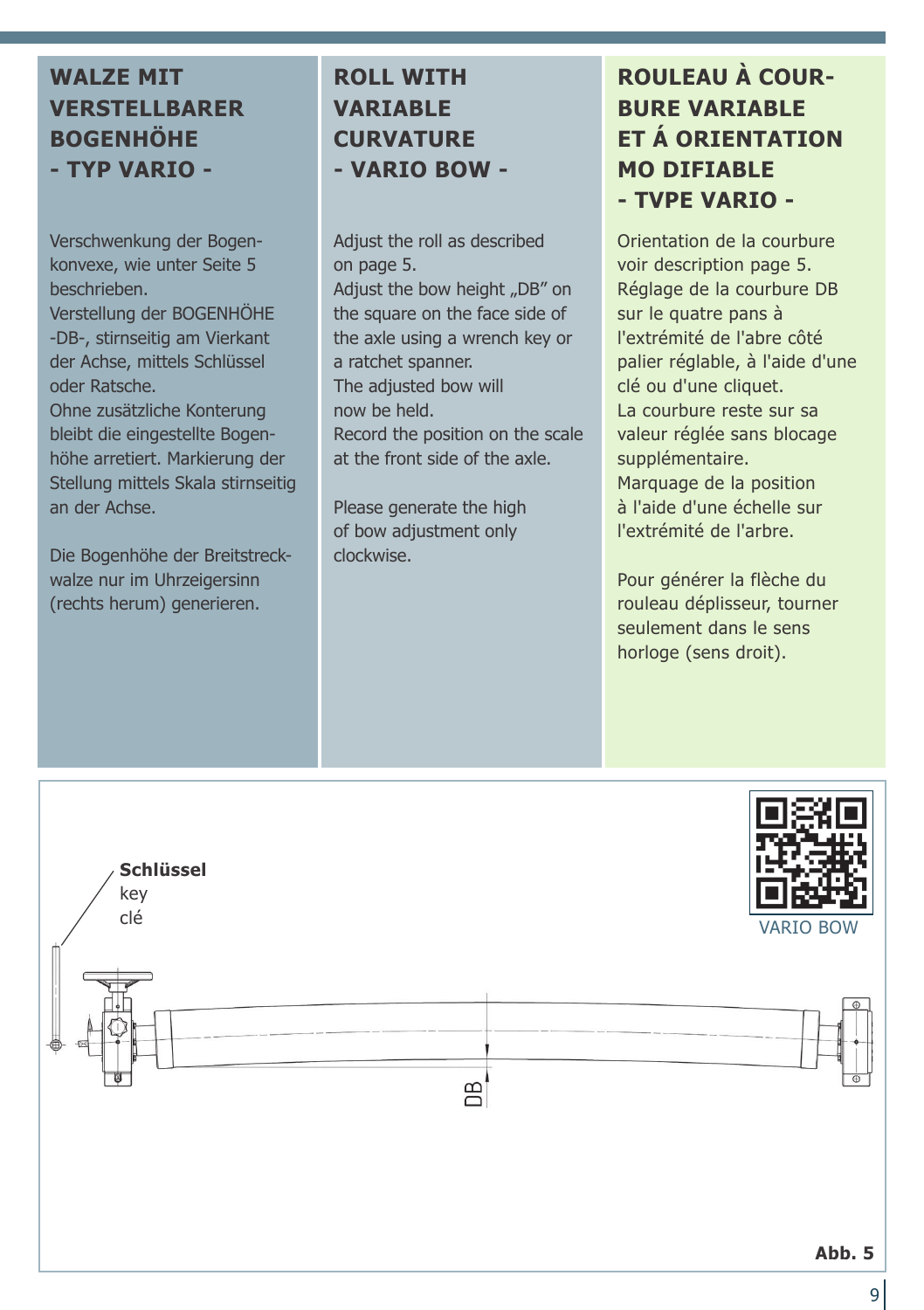#### **WALZE MIT HYDRAULISCH VERSTELLBARER BOGENHÖHE**

#### **Merkmale:**

Die wesentlichen Merkmale dieser Walzentype besteht aus einer hydraulischen Handpumpe (1), einem stirnseitig eingebauten Hydraulikzylinder (2), einer Kontermutter (3), einer Absperrschraube (4) und einem Druck-Manometer (5).

#### **Einstellung:**

Zur Einstellung der Bogenhöhe muss die Absperrschraube (4) zunächst geschlossen sein. Durch Pumpen mit dem Handhebel wird die Walzenachse gewölbt. Die für die Warenart richtige Bogenhöhe wird je nach Einsatzfall durch Beobachtung der Warenbahn ermittelt. Wenn die richtige Bogenhöhe eingestellt ist, wird die so eingestellte Bogenhöhe durch handfestes Anziehen der Kontermutter (3) (Rändelung mit Aufschrift "Konter") fixiert. Der aufgebaute Druck kann nun durch Öffnen des Absperrhahns entlastet werden, so ist das System druckfrei. Etwaige Leck-Verluste werden so eliminiert. Um aus dieser Position die Bogenhöhe neu einstellen zu können, muss zunächst wieder der ursprüngliche Druck aufgebaut werden, damit die Kontermutter leicht von Hand gelöst werden kann. Die neue Bogenhöhe kann durch den gleichen Prozess eingestellt und fixiert werden. Eine Bogenhöhe korrespondiert immer mit einem entsprechenden Druck. Aufgrund der verschiedenen Walzendurchmesser und -längen können hier keine Tabellen genannt werden. Diese sind nach Ihren Erfahrungen selbst zu erstellen.

#### **Wartung:**

Das System bedarf keiner besonderen Wartung. Es ist mit einem normalen Hydrauliköl gefüllt. Das System entlüftet sich selbst.

#### **ROLLER WITH HYDRAULIC ADJUSTABLE CURVE HEIGHT**

#### **Features:**

The essential characteristic features of this type of roller consist of a Hand pump (1), a hydraulic cylinder (2), a counter nut (3), a stop screw (4) and a pressure-manometer(5).

#### **Adjustment**:

For setting the curve height the stop screw (4) must be closed first. The rollers axis is curved by pumps with the band lever. The ideal bow height for the different webs and applications are determined by watching the web. The adjusted curve height is fixed by band tied screwed of the counter nut (3) (knurled nut marked "Konter). Now the constructed pressure can be relieved by opening the stop screw (4). So the system is free of pressure. Thus, any leak losses are eliminated.

To re-adjust the curve height from this position to a higher or lower level, the original pressure must be pumped first again, until the counter nut can easily be turned loose. The new curve height can be adjusted and fixed by the same process.

A curve height always corresponds with a corresponding pressure. On account of the different diameters and lengths of the roller no tables can be named here. These are to be created after your experiences.

#### **Maintenance:**

The system needs no special maintenance. It is filled with normal hydraulic oil. The system vents itself.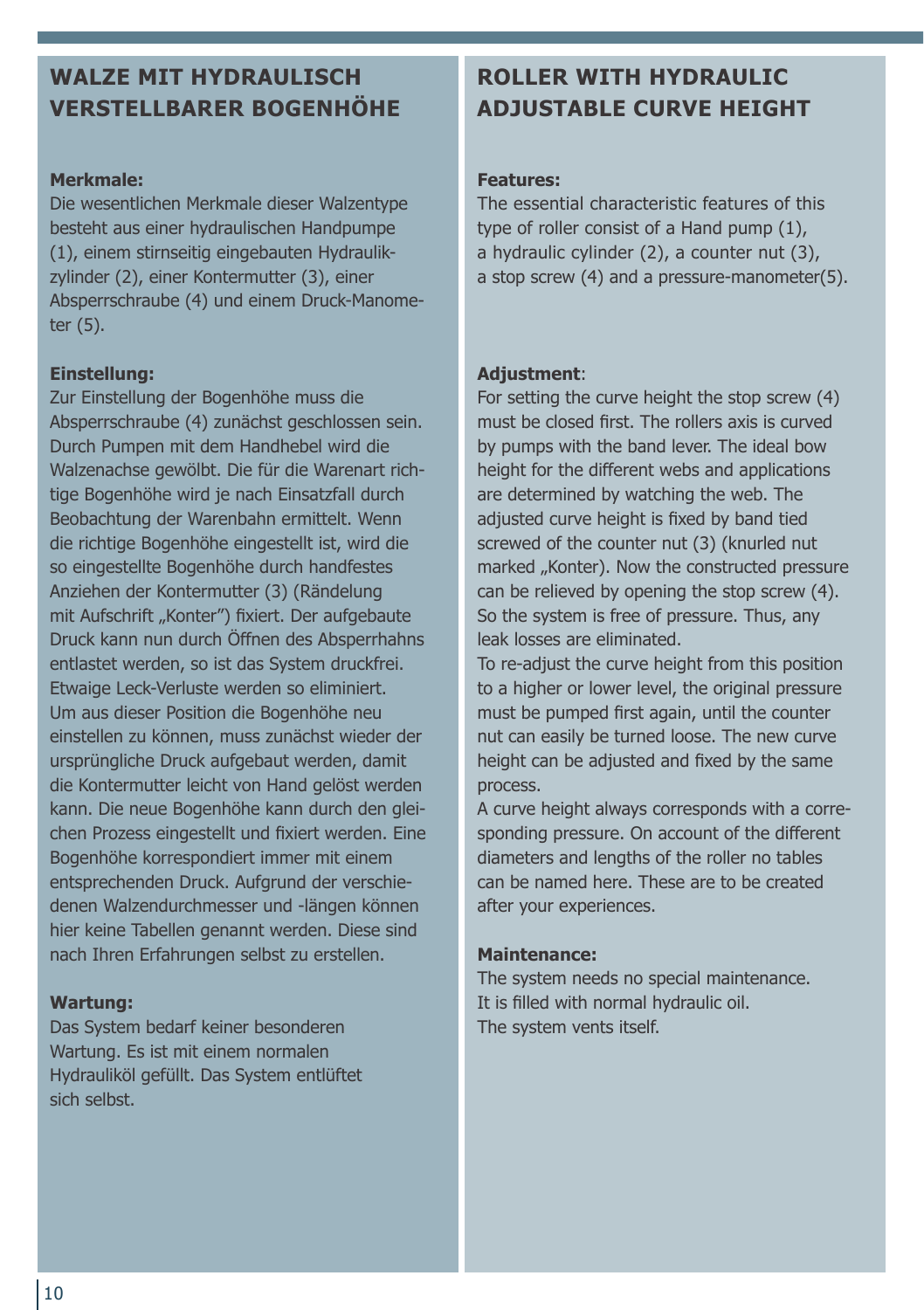#### **ROULEAU AVEC HAUTEUR RAYON DE COURBURE RÉGLABLE HYDRAULIQUEMENT**

#### **Caractéristiques:**

Les principales caractéristiques de ce type de rouleau se compose d'une pompe à main hydraulique (1), un vérin hydraulique intégré à l'avant (2), un contre-écrou (3), une vis d'arrêt (4) et un manomètre de pression (5).

#### **Réglage:**

Pour régler la hauteur rayon de courbure, la vis d'arrêt (4) doit d'abord être fermée. En pompant avec le levier manuel, l'axe de rouleau est voûté. La hauteur de voûte correcte pour le type de marchandises est déterminée en observant la ligne de matériau, en fonction de l'application. Une fois la hauteur de la voûte correcte définie, la hauteur de voûte ainsi réglée est fixée en serrant à la main le contre-écrou (3) (moletage avec l'inscription « Counter »). La pression accumulée peut désormais être soulagée en ouvrant le robinet d'arrêt, le système est donc sans pression. Toute perte de fuite est ainsi éliminée. Afin de pouvoir réajuster la hauteur de la voûte à partir de cette position, la pression d'origine doit d'abord être rétablie afin que le contre-écrou puisse être facilement desserré à la main. La nouvelle hauteur d'arche peut être réglée et fixée en effectuant le même processus. Une hauteur d'arc correspond toujours à une pression correspondante. Sur la base des différents diamètres et longueurs de rouleaux, aucune table ne peut être nommée ici. Il vous appartient de les rédiger par vous-même en fonction de votre expérience.

#### **Maintenance:**

Le système ne nécessite aucun entretien particulier. Il est rempli d'huile hydraulique normale. Le système se ventile seul.

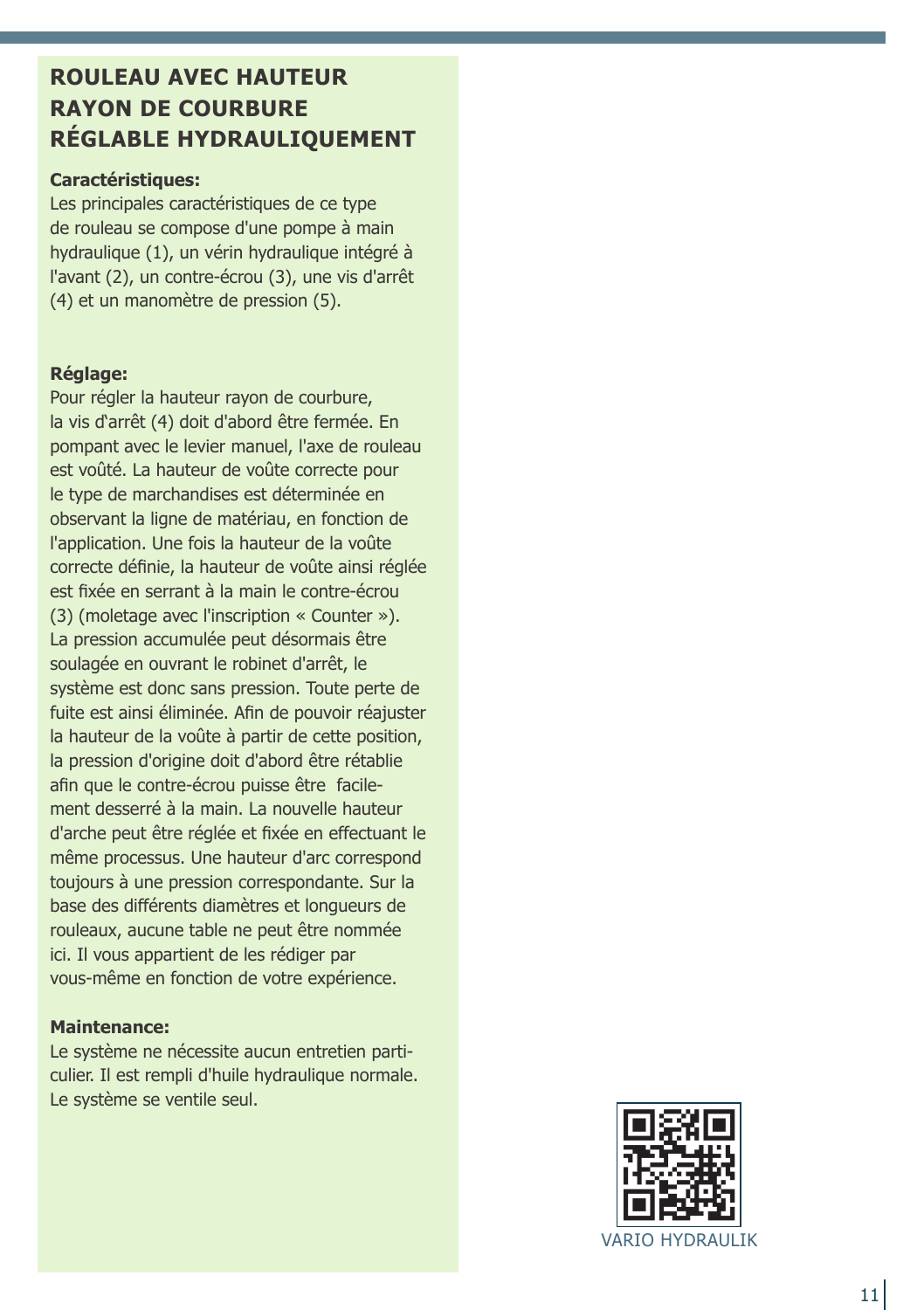



auch zwischen Haltelager und Rohrkörper angebracht werden. Dadurch entfällt jedoch die Möglichkeit der Konterung und damit des drucklosen Betriebes.

#### **Alternativ:**

If required we can install the hydraulic cylinder between mounting bracket and roller body, as well. In that case the possibility to use the cylinder without pressure is no longer given, because the counter nut is canceled in that design.

#### **Alternativ:**

Si nécessaire, le vérin hydraulique peut également être fixé entre le palier de retenue et le corps du tuyau. Cependant, ceci élimine la possibilité de contrer et donc d'un fonctionnement sans pression.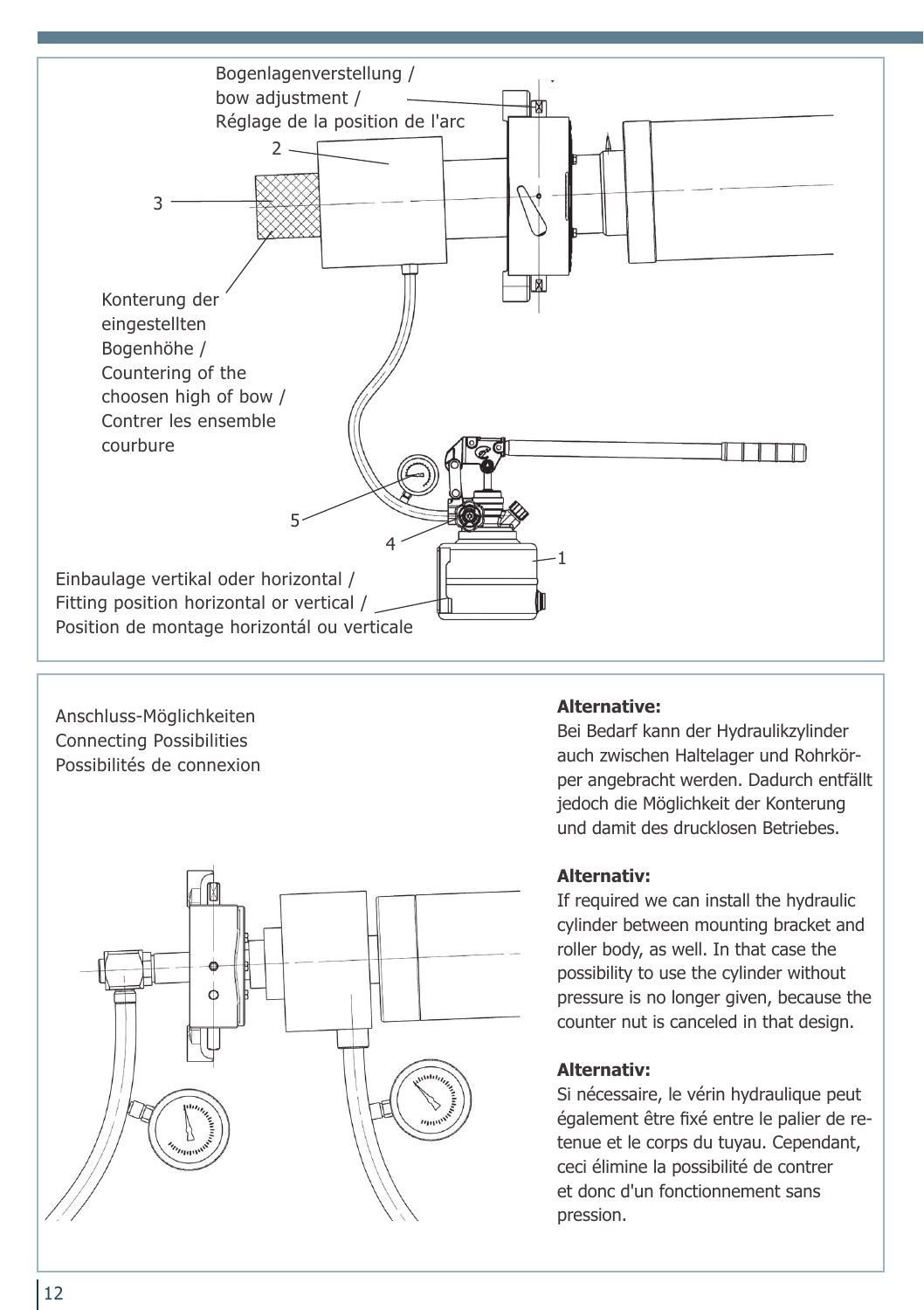#### **WARTUNG DER WALZEN**

- 1) Walzen im Trockeneinsatz sind grundsätzlich wartungsfrei.
- 2) Walzen im Feuchteinsatz sind mit Fettlabyrinthdichtungen versehen. Schmiernippel in der Endkappe. (Abb. 6) Nachschmierung monatlich 2 Hübe Dichtfett BE31-502 KLÜBERPLEX [Kp 2/3N-10] oder dergleichen.
- 3) Walzen im Naßeinsatz sind mit einem Ölkammersystem und Radialdichtungen versehen. Schmierung durch die Achse von außen. (Abb. 7) Nachschmierung monatlich, bis das Fett sichtbar aus den Labyrinthringen heraustritt. Dichtfett von BE31-502 KLÜBERPLEX [Kp 2/3N-10] o.ä. Dichtfette verwenden.
- 4) Wälzlager im inneren Walzenkern sind mit Dauer-Fettfüllungen ausgerüstet und einzeln abgedichtet. Keine Nachschmierung möglich.

#### **MAINTENANCE OF THE ROLL**

- 1) Rolls used in a dry working environment are always maintenance free.
- 2) Rolls in damp working conditions are manufactured with grease labyrinth end seals, and grease nipples. (diagram 6) Grease monthly with BE31-502 KLÜBERPLEX [Kp 2/3N-10] or similar.
- 3) Rolls in wet working conditions are manufactured with an oil chamber system and radial seals. The roller can be greased through the axle. (diagram 7) Apply grease until it comes out of the labyrinth rings. Use BE31-502 KLÜBERPLEX [Kp 2/3N-10] or similar grease.
- 4) The rollers incorporate sealed for life bearings.



### **ENTRETIEN DES ROULEAUX**

- 1) Les rouleaux en ambiance sèche n'exigent aucun entretien particulier.
- 2) Les rouleaux en milieu humide sont équipés avec des joints labyrinthe pour la graisse. Graisseurs dans la bague latérale. (Voir dessin 6) Graissage manuel : 2 injections de graisse d'étanchéïté (par exemple BE31-502 KLÜBERPLEX [Kp 2/3N-10] ou autres)
- 3) Les rouleaux en milieu mouillé sont équipés avec des paliers sous huile et des joints radiaux. Graissage de l'extérieur par l'axe (Voir dessin 7) Graissage mensuel jusqu'à ce que la graisse sort visiblement par les joints radiaux.

Graisse d'étanchéité (par example BE31-502 KLÜBERPLEX  $[Kp 2/3N - 10]$  ou autres)

4) Les paliers à roulement situés à l'intérieur du rouleau sont graissê à vie et possèdent un système d'étanchéité par palier. Le graissage n'est pas possible.



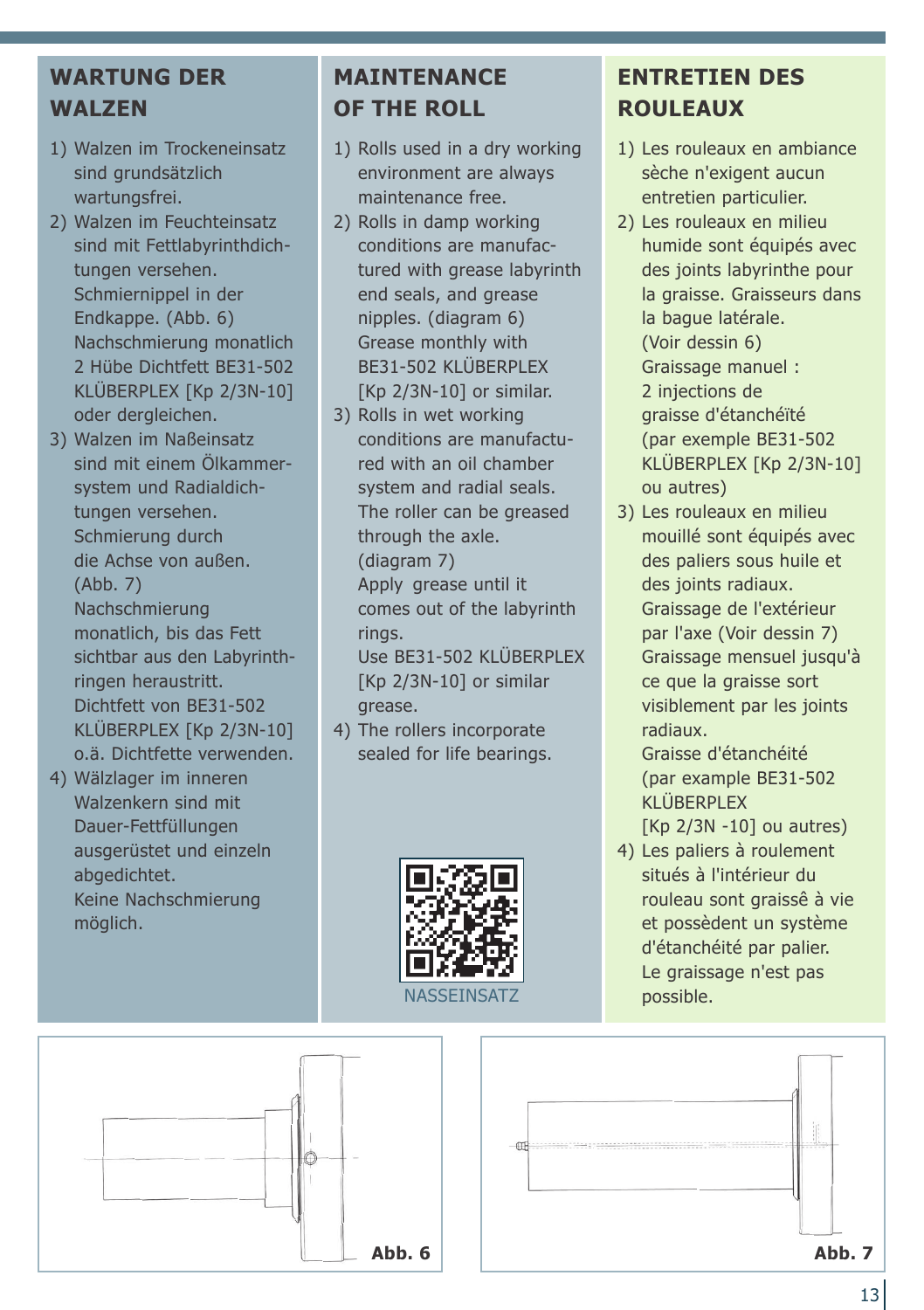### **WARTUNG DES SCHWENKGETRIEBES**

Nachschmierung des Schneckengetriebes durch die Schmiernippel (Abb. 8).

Im Trockenbetrieb monatlich, im Feucht- und Naßbetrieb wöchentlich, mit handelsüblichem Gleitfett.

#### **MAINTENANCE OF THE SWIVEL WORM GEAR**

Greasing is done through the grease nipples (diagram 8).

In dry working conditions once a month is adequate. For wet working conditions once a week is recommended.

#### **ENTRETIEN DES PALIERS ORIENTABLES**

Le graissage de l'engrenage à vis sans fin est effectué par les graisseurs. (Voir dessin 8)

En milieu sec : une fois par mois. En milieu humide ou mouillé : une fois par semaine. Avec graisse ordinaire du commerce.



### **REINIGUNG DER WALZE**

Bei der Reinigung des Walzenmantels dürfen keine aggressiven Reinigungsmittel und keine scharfen Gegenstände verwendet werden, die zur Zerstörung des Gummimantels führen.

Beim Abspritzen der Walze mit Hochdruck-Wasserstrahl diesen niemals auf die Stirnseiten der Walze richten, damit das Dichtfett in den Walzenverschlüssen nicht herausgespült wird.

#### **CLEANING THE ROLL**

No aggressive solutions or sharp tools may be used because they will damage the rubber sleeve.

When cleaning the roll please ensure that water jets are not sprayed directly at the end seals, to prevent the grease being washed out of the labyrinth and seals.

### **NETTOYAGE DES ROULEAUX**

Effectuer le nettoyage de la surface des rouleaux sans utiliser de détergents agressifs ou d'outils tranchants qui pourraient provoquer la destruction du manteau caoutchouté.

En utilisant un jet d'eau haute pression, ne jamais le diriger sur les côtés des rouleaux afin d'éviter que l'eau ne fasse sortir la graisse des joints.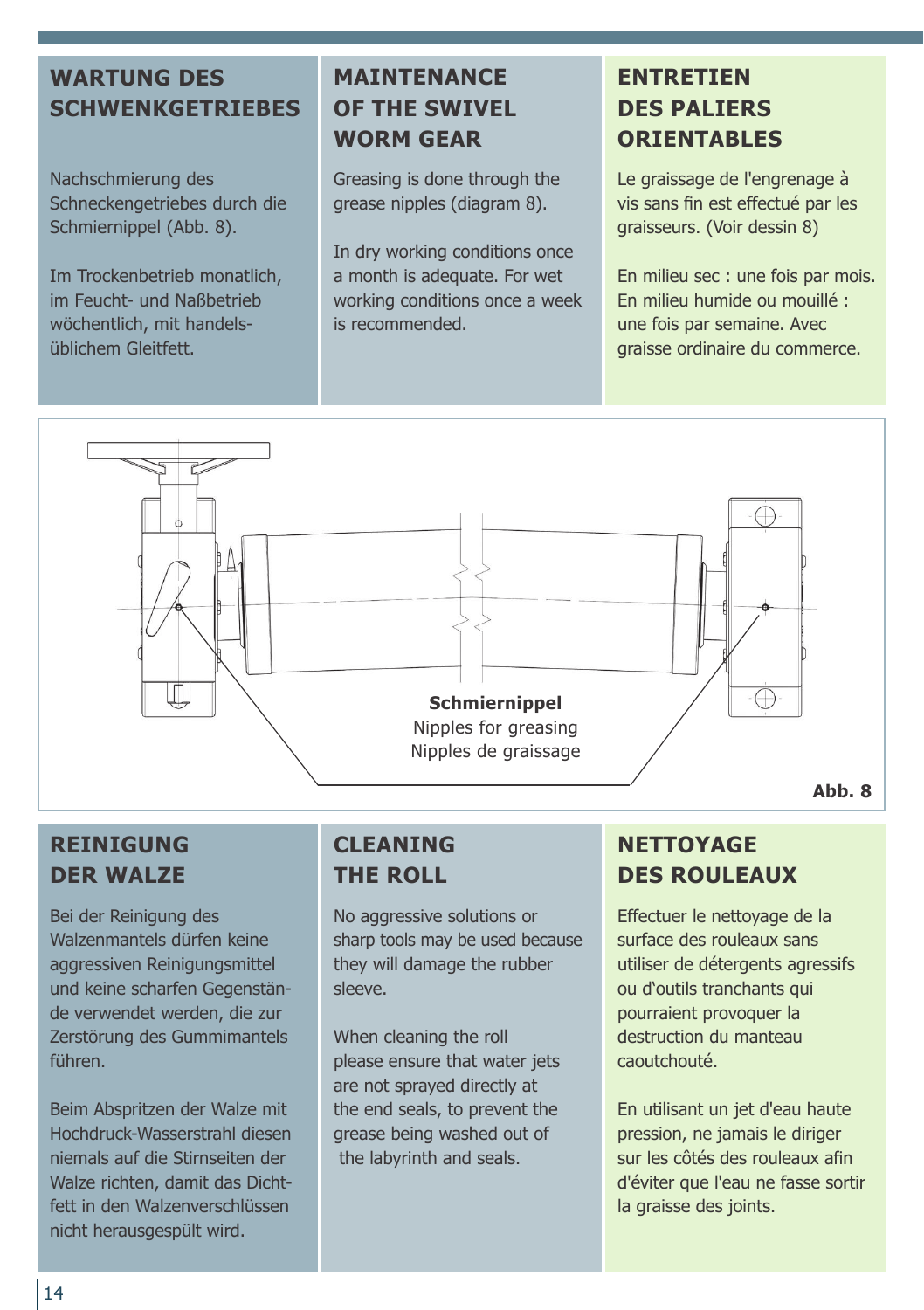#### **TRANSPORT DER WALZEN**

Beim Ein- und Ausbau der Walzen sollte niemals der Lastenzug in der Mitte der Walze angesetzt werden. Es führt unweigerlich zur Zerstörung des inneren Walzenaufbaus und Beschädigung der Wälzlager. Die Transportbänder, oder Seile stets an den Achsenden ansetzen (Abb. 9).

#### **INSTRUCTIONS FOR THE TRANSPORT**

Never lift the roller in centre, as this would lead to damage within the roller. Always attach the transport belts or slings to the axle ends (diagram 9).

### **TRANSPORT DES ROULEAUX**

Prendant le montage ou le démontage des rouleaux, ne jamais élinguer par le centre du rouleau! Une telle fixation provoquerait la détérioration des roulements internes.

Fixer les élingues ou les cordes en bout d'axe. (Voir Dessin 9)